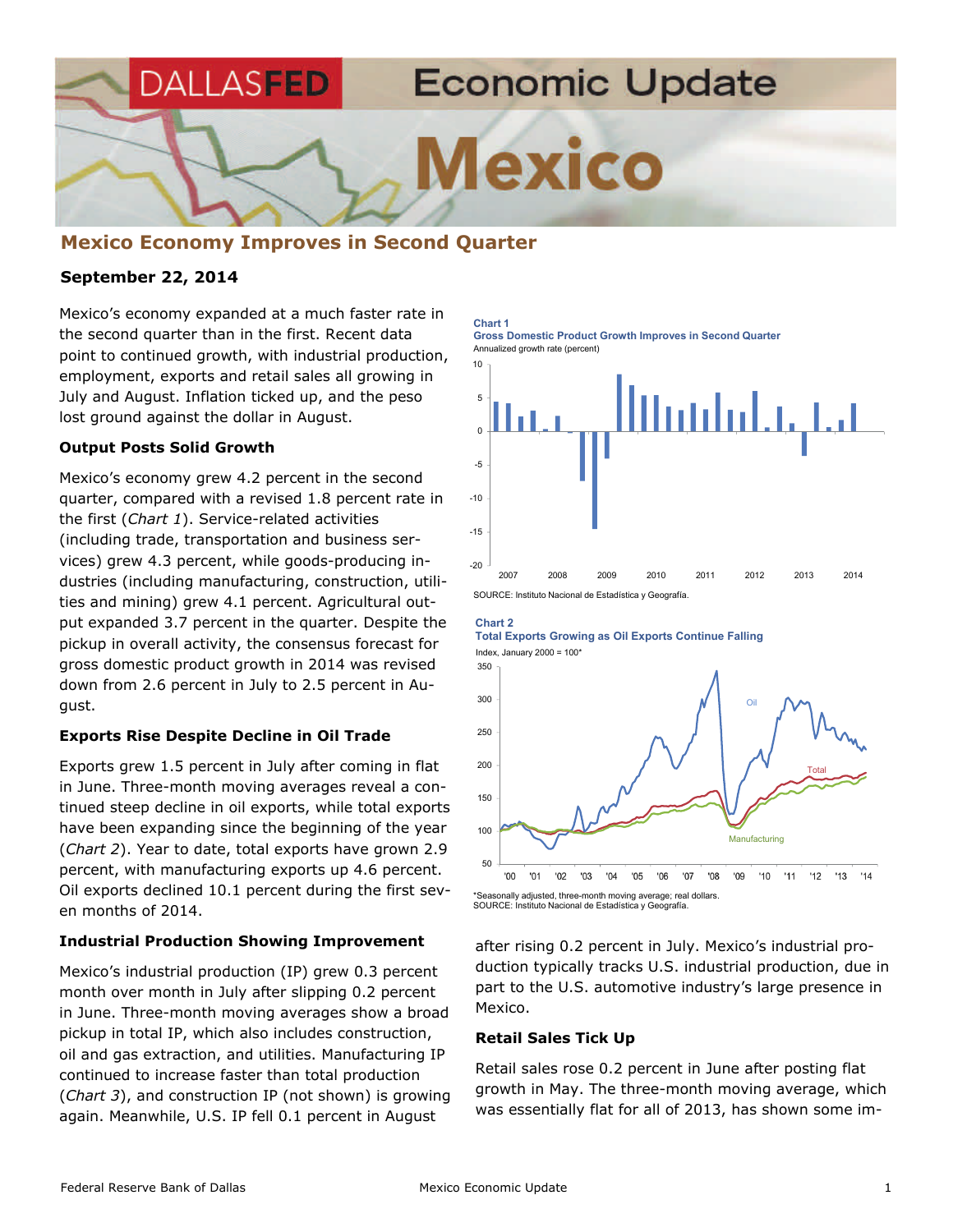**Chart 3 Industrial Production Rises as Manufacturing Takes Off** 



**Chart 4** 

**Retail Sales Showing Some Improvement**



SOURCE: Instituto Nacional de Estadística y Geografía.

**Chart 5** 

-15 -10 -5 0 5 10 2007 2008 2009 2010 2011 2012 2013 2014 \*Month/month; seasonally adjusted, annualized rate. SOURCE: Instituto Mexicano del Seguro Social. **Job Growth Slows After the First Half of 2014 Percent** 

provement since March (*Chart 4*). Year over year, retail sales are up 1.4 percent. Consumer confidence worsened in August for the second consecutive month.

### **Job Growth Slows in August**

Formal sector employment—jobs with government benefits and pensions—grew at an annualized rate of 3.1 percent in August, faster than the annual rate of 2.9 percent in 2013 but slower than the 4 percent average so far in 2014 (*Chart 5*). Formal sector employment grew 4.6 percent in 2012.

### **Peso Depreciates Slightly**

The peso fell 1.1 percent against the dollar in August as the exchange rate declined from 13 pesos per dollar in July to 13.1 in August (*Chart 6*). Since December, the peso has been stable—losing only about 1



**Chart 7 Inflation Picks Up in August for Third Consecutive Month** Year/year percent change